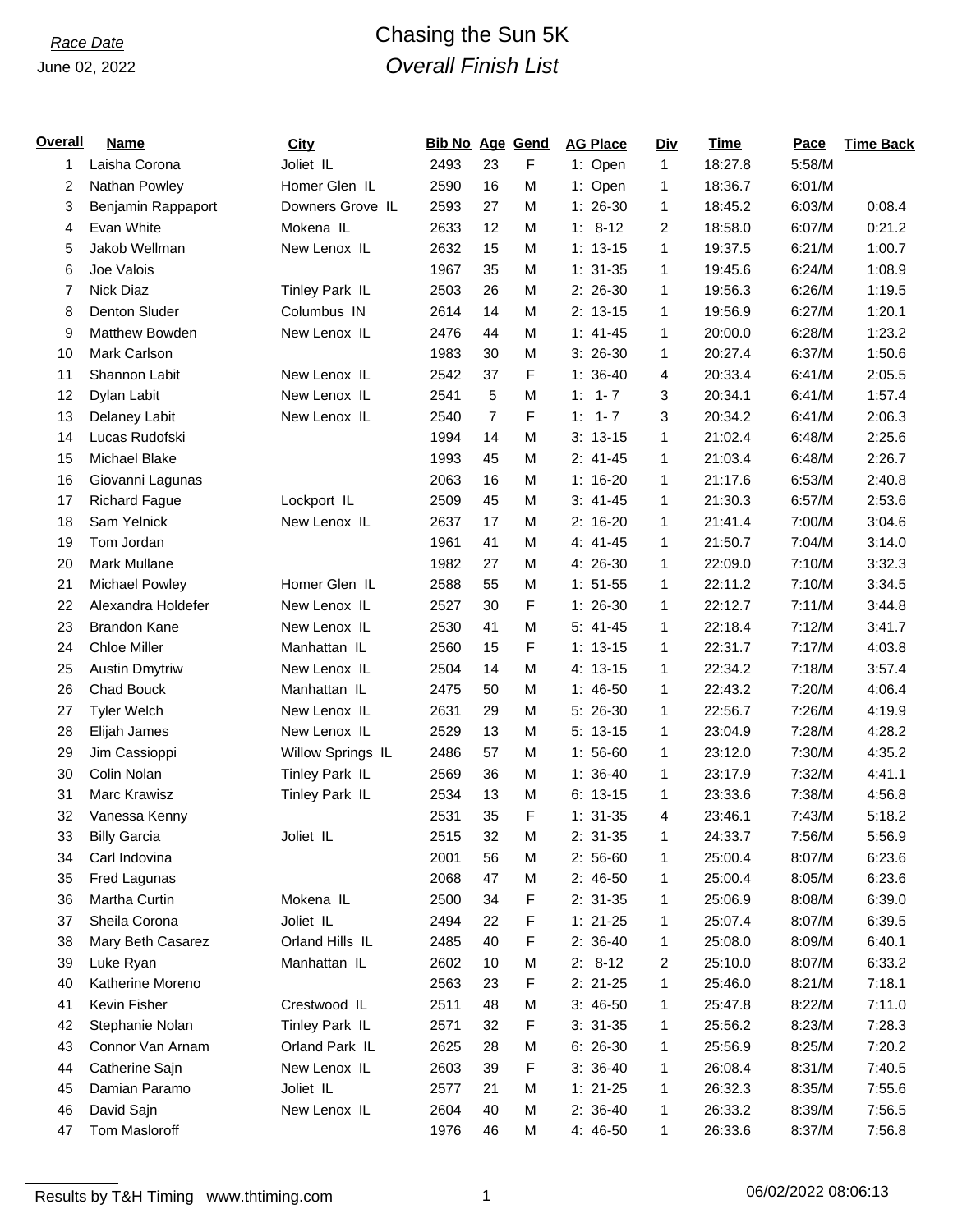## *Race Date* Chasing the Sun 5K *Overall Finish List*

| <b>Overall</b> | <b>Name</b>             | City               | <b>Bib No Age Gend</b> |    |   | <b>AG Place</b> | <u>Div</u>   | <b>Time</b> | Pace    | <b>Time Back</b> |
|----------------|-------------------------|--------------------|------------------------|----|---|-----------------|--------------|-------------|---------|------------------|
| 48             | Megan Applegate         | New Lenox IL       | 2464                   | 39 | F | 4: 36-40        | $\mathbf{1}$ | 26:34.2     | 8:35/M  | 8:06.3           |
| 49             | Patrick O'Neill         | Frankfort IL       | 2574                   | 26 | M | $7:26-30$       | $\mathbf{1}$ | 26:37.6     | 8:38/M  | 8:00.8           |
| 50             | Mason Querio            |                    | 1801                   | 16 | M | $3: 16-20$      | 1            | 26:40.2     | 8:40/M  | 8:03.4           |
| 51             | Sergio Parra            | Joliet IL          | 2579                   | 21 | M | $2: 21-25$      | 1            | 26:41.6     | 8:38/M  | 8:04.8           |
| 52             | Cassidy Bannon          | Downers Grove IL   | 2468                   | 26 | F | 2: 26-30        | 1            | 26:45.6     | 8:40/M  | 8:17.7           |
| 53             | Sue Giovanazzi          | Orland Park IL     | 2517                   | 59 | F | $1:56-60$       | $\mathbf{1}$ | 27:01.9     | 8:46/M  | 8:34.0           |
| 54             | Amy Rotunno             | Downers Grove IL   | 2600                   | 26 | F | $3:26-30$       | 1            | 27:02.0     | 8:45/M  | 8:34.1           |
| 55             | Andrzej Nosel           |                    | 2572                   | 29 | M | 8: 26-30        | $\mathbf{1}$ | 27:03.6     | 8:48/M  | 8:26.8           |
| 56             | Jasmin Deleon           | Joliet IL          | 2502                   | 22 | F | $3:21-25$       | 1            | 27:15.8     | 8:49/M  | 8:48.0           |
| 57             | Larry Klaaren           |                    | 1985                   | 68 | M | $1: 61-99$      | $\mathbf{1}$ | 27:52.8     | 9:02/M  | 9:16.0           |
| 58             | Kellan Kuhel            | Morris IL          | 2538                   | 9  | М | $3: 8-12$       | 2            | 28:05.8     | 9:06/M  | 9:29.0           |
| 59             | Caitlin Ryan            | New Lenox IL       | 2601                   | 30 | F | 4: 26-30        | 4            | 28:06.1     | 9:09/M  | 9:38.2           |
| 60             | <b>Cooper Drew</b>      | Manhattan IL       | 2506                   | 9  | M | $4: 8-12$       | 2            | 28:07.9     | 9:05/M  | 9:31.1           |
| 61             | Nicole Been             | Orland Park IL     | 2469                   | 27 | F | $5:26-30$       | $\mathbf{1}$ | 28:18.0     | 9:10/M  | 9:50.1           |
| 62             | Melissa Buehler         | New Lenox IL       | 2482                   | 52 | F | $1: 51-55$      | 1            | 28:21.6     | 9:11/M  | 9:53.8           |
| 63             | Owen Krawisz            | Tinley Park IL     | 2535                   | 11 | M | $5: 8-12$       | 2            | 28:29.7     | 9:13/M  | 9:52.9           |
| 64             | Nathan Muchowicz        | Tinley Park IL     | 2566                   | 11 | M | $6: 8-12$       | 2            | 28:30.8     | 9:12/M  | 9:54.1           |
| 65             | Mike Muchowicz          | Tinley Park IL     | 2565                   | 48 | M | 5: 46-50        | $\mathbf{1}$ | 28:32.6     | 9:13/M  | 9:55.8           |
| 66             | <b>Tammy Smith</b>      |                    | 1987                   | 56 | F | $2: 56-60$      | 1            | 28:36.4     | 9:17/M  | 10:08.5          |
| 67             | <b>Allison Lewis</b>    | Joliet IL          | 2545                   | 32 | F | 4: 31-35        | 1            | 29:18.0     | 9:28/M  | 10:50.1          |
| 68             | Elizabeth Buehler       | Orland Park IL     | 2481                   | 23 | F | 4: 21-25        | 1            | 29:26.0     | 9:31/M  | 10:58.1          |
| 69             | <b>Tyler Davison</b>    | Naperville IL      | 2501                   | 27 | M | $9:26-30$       | $\mathbf{1}$ | 29:37.3     | 9:35/M  | 11:00.5          |
| 70             | Jodi Fritz              | New Lenox IL       | 2513                   | 51 | F | $2: 51-55$      | 1            | 29:43.4     | 9:39/M  | 11:15.5          |
| 71             | Joseph Pisciola         | New Lenox IL       | 2584                   | 36 | M | $3: 36-40$      | $\mathbf{1}$ | 29:44.3     | 9:39/M  | 11:07.6          |
| 72             | Michael Redman          | Mokena IL          | 2594                   | 43 | M | $6: 41-45$      | 1            | 29:45.5     | 9:40/M  | 11:08.8          |
| 73             | Miranda Powley          | Homer Glen IL      | 2589                   | 13 | F | $2: 13-15$      | $\mathbf{1}$ | 29:46.4     | 9:37/M  | 11:18.5          |
| 74             | <b>Stacy Masloroff</b>  |                    | 1968                   | 45 | F | $1: 41-45$      | 1            | 29:59.3     | 9:43/M  | 11:31.4          |
| 75             | Jennifer Cate           | Tinley Park IL     | 2487                   | 37 | F | 5: 36-40        | $\mathbf{1}$ | 30:12.7     | 9:46/M  | 11:44.8          |
| 76             | Michelle Wolski         |                    | 2635                   | 40 | F | $6: 36-40$      | 1            | 30:18.6     | 9:51/M  | 11:50.7          |
| 77             | Jillian Marron          | Mokena IL          | 2554                   | 28 | F | $6: 26-30$      | $\mathbf{1}$ | 30:19.3     | 9:49/M  | 11:51.4          |
| 78             | Jenna Drew              | Manhattan IL       | 2507                   | 33 | F | $5:31-35$       | 1            | 30:20.1     | 9:51/M  | 11:52.2          |
| 79             | Angela Wargowsky        | New Lenox IL       | 2630                   | 38 | F | 7: 36-40        | $\mathbf{1}$ | 30:28.2     | 9:53/M  | 12:00.3          |
| 80             | Gabriella O'Neill       | Frankfort IL       | 2573                   | 26 | F | 7: 26-30        | 1            | 30:57.4     | 10:02/M | 12:29.5          |
| 81             | Sarah Nast              | Lockport IL        | 2568                   | 43 | F | $2: 41-45$      | 1            | 31:02.7     | 10:03/M | 12:34.8          |
| 82             | Catie Wolf              | New Lenox IL       | 2634                   | 41 | F | $3: 41-45$      | 1            | 31:13.1     | 10:07/M | 12:45.2          |
| 83             | Laura Doyle             | New Lenoxnew Lenox | 2505                   | 53 | F | $3: 51-55$      | 1            | 31:19.5     | 10:07/M | 12:51.6          |
| 84             | James Martin            | Manhattan IL       | 2556                   | 72 | М | 2: 61-99        | 1            | 31:43.0     | 10:16/M | 13:06.2          |
| 85             | <b>Greyer Cullinane</b> | Manhattan IL       | 2496                   | 10 | M | $7: 8-12$       | 2            | 32:07.9     | 10:25/M | 13:31.1          |
| 86             | Kattie Montagano        | Lockport IL        | 2562                   | 35 | F | $6: 31-35$      | 1            | 32:12.7     | 10:27/M | 13:44.9          |
| 87             | Rachel Fox              | Lockport IL        | 2512                   | 35 | F | $7: 31-35$      | 1            | 32:13.1     | 10:27/M | 13:45.2          |
| 88             | Donny Pasqua            | New Lenox IL       | 2580                   | 10 | M | $8: 8-12$       | 2            | 32:15.7     | 10:25/M | 13:38.9          |
| 89             | Molly Haberkorn         | Mokena IL          | 2523                   | 14 | F | $3: 13-15$      | 1            | 32:33.4     | 10:35/M | 14:05.5          |
| 90             | Savannah Mehorczyk      | New Lenox IL       | 2558                   | 13 | F | 4: 13-15        | 1            | 32:44.9     | 10:39/M | 14:17.1          |
| 91             | Gianna Mehorczyk        | New Lenox IL       | 2557                   | 11 | F | $1: 8-12$       | 2            | 32:45.0     | 10:39/M | 14:17.1          |
| 92             | Ivy Haberkorn           | Mokena IL          | 2522                   | 14 | F | $5: 13-15$      | 1            | 33:05.4     | 10:45/M | 14:37.5          |
| 93             | <b>Bree Mangun</b>      | New Lenox IL       | 2551                   | 37 | F | 8: 36-40        | 1            | 33:12.3     | 10:45/M | 14:44.4          |
| 94             | <b>Colleen Hassell</b>  | New Lenox IL       | 2525                   | 43 | F | 4: 41-45        | 1            | 33:25.2     | 10:50/M | 14:57.3          |

Results by T&H Timing www.thtiming.com 2 2 06/02/2022 08:06:14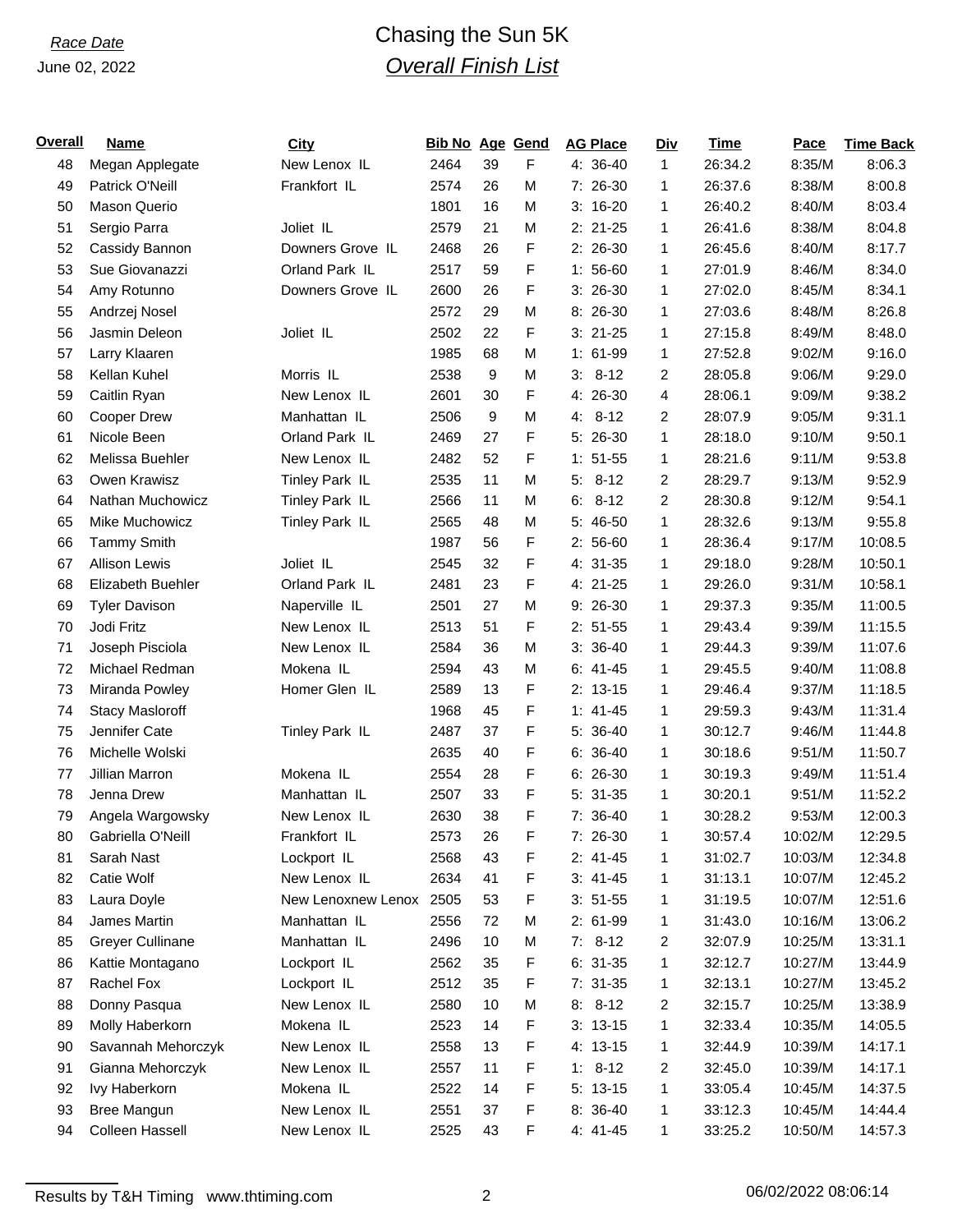# *Race Date* Chasing the Sun 5K *Overall Finish List*

| Overall | Name                      | <u>City</u>    | <b>Bib No Age Gend</b> |                |   | <b>AG Place</b> | <u>Div</u>     | Time    | Pace    | <b>Time Back</b> |
|---------|---------------------------|----------------|------------------------|----------------|---|-----------------|----------------|---------|---------|------------------|
| 95      | Stephanie Schoen          |                | 2369                   | 39             | F | $9: 36-40$      | $\mathbf{1}$   | 34:10.9 | 11:06/M | 15:43.0          |
| 96      | Nicole Paver              | Manhattan IL   | 2581                   | 33             | F | $8:31-35$       | 4              | 34:23.5 | 11:11/M | 15:55.6          |
| 97      | Julie Planera             | New Lenox IL   | 2587                   | 37             | F | 10: 36-40       | $\mathbf{1}$   | 34:44.5 | 11:17/M | 16:16.6          |
| 98      | Hannah Schwartz           | New Lenox IL   | 2608                   | 34             | F | $9:31-35$       | 1              | 34:50.0 | 11:17/M | 16:22.1          |
| 99      | Lisa Badie                | New Lenox IL   | 2465                   | 39             | F | 11: 36-40       | 1              | 34:51.8 | 11:20/M | 16:24.0          |
| 100     | Alexis Glowicki           | Joliet IL      | 2518                   | 37             | F | 12: 36-40       | 1              | 34:59.7 | 11:22/M | 16:31.8          |
| 101     | <b>Bridget Fredenksen</b> |                | 1995                   | 30             | F | 8: 26-30        | 1              | 35:13.7 | 11:29/M | 16:45.8          |
| 102     | Cahryssa Coldwater        | Elwood IL      | 2491                   | 30             | F | $9:26-30$       | $\mathbf{1}$   | 35:55.3 | 11:39/M | 17:27.4          |
| 103     | Raelynn Coldwater         | Elwood IL      | 2492                   | 10             | F | $2: 8-12$       | $\overline{2}$ | 36:02.5 | 11:38/M | 17:34.6          |
| 104     | John Molloy               | New Lenox IL   | 2561                   | 59             | M | $3:56-60$       | $\mathbf{1}$   | 36:18.6 | 11:51/M | 17:41.8          |
| 105     | <b>Heather Sincak</b>     | New Lenox IL   | 2609                   | 43             | F | $5: 41-45$      | 1              | 36:23.7 | 11:49/M | 17:55.8          |
| 106     | Liam Panozzo              |                | 1981                   | 11             | M | $8 - 12$<br>9:  | $\mathbf{1}$   | 36:47.1 | 11:54/M | 18:10.3          |
| 107     | Angelique Schoen          |                | 2372                   | 36             | F | 13: 36-40       | 1              | 37:09.0 | 12:03/M | 18:41.1          |
| 108     | <b>Brenda Martin</b>      | Manhattan IL   | 2555                   | 70             | F | $1: 61-99$      | 1              | 37:16.8 | 12:03/M | 18:48.9          |
| 109     | <b>Ben Krawisz</b>        | Tinley Park IL | 2532                   | 8              | M | $10: 8-12$      | $\overline{2}$ | 37:44.9 | 12:13/M | 19:08.2          |
| 110     | Danielle Krawisz          | Tinley Park IL | 2533                   | 42             | F | $6: 41-45$      | $\mathbf{1}$   | 37:50.1 | 12:15/M | 19:22.2          |
| 111     | Krystle Pretto            | New Lenox IL   | 2591                   | 37             | F | 14: 36-40       | 4              | 37:54.2 | 12:16/M | 19:26.3          |
| 112     | Jennifer Morley           | New Lenox IL   | 2564                   | 52             | F | $4:51-55$       | $\mathbf{1}$   | 38:02.1 | 12:24/M | 19:34.2          |
| 113     | <b>Audrey Mulcahy</b>     | Munster IN     | 2567                   | 49             | F | $1:46-50$       | $\mathbf{1}$   | 38:03.1 | 12:24/M | 19:35.2          |
| 114     | Tanya Brann               | Orland Park IL | 2477                   | 52             | F | $5: 51-55$      | $\mathbf{1}$   | 38:03.4 | 12:24/M | 19:35.5          |
| 115     | Denise Singleton          | Frankfort IL   | 2611                   | $\overline{7}$ | F | $1 - 7$<br>2:   | 3              | 38:04.8 | 12:18/M | 19:36.9          |
| 116     | Owen Maher                | Mokena IL      | 2550                   | 8              | M | $11: 8-12$      | 2              | 38:07.9 | 12:21/M | 19:31.2          |
| 117     | Kellie Panozzo            | New Lenox IL   | 2576                   | 38             | F | 15: 36-40       | 1              | 38:53.5 | 12:35/M | 20:25.6          |
| 118     | Melissa Cullinane         | Manhattan IL   | 2497                   | 42             | F | $7: 41-45$      | $\mathbf{1}$   | 39:41.2 | 12:52/M | 21:13.3          |
| 119     | Penelope Cullinane        | Manhattan IL   | 2498                   | $\overline{7}$ | F | $3: 1 - 7$      | 3              | 39:42.5 | 12:53/M | 21:14.6          |
| 120     | Jenna Puttkammer          | New Lenox IL   | 2592                   | 22             | F | $5:21-25$       | $\mathbf{1}$   | 40:04.1 | 13:01/M | 21:36.2          |
| 121     | <b>Colleen Reiser</b>     |                | 2595                   | 38             | F | 16: 36-40       | $\mathbf{1}$   | 40:04.6 | 13:02/M | 21:36.7          |
| 122     | Shea Reiser               |                | 2596                   | 9              | F | $3: 8-12$       | $\overline{2}$ | 40:04.8 | 13:02/M | 21:36.9          |
| 123     | Alexandra Goryl           | New Lenox IL   | 2520                   | 9              | F | $4: 8-12$       | $\overline{2}$ | 40:38.6 | 13:13/M | 22:10.7          |
| 124     | Samantha Goryl            | New Lenox IL   | 2521                   | 41             | F | $8:41-45$       | $\mathbf{1}$   | 40:39.0 | 13:13/M | 22:11.1          |
| 125     | Ella Maher                | Mokena IL      | 2548                   | 9              | F | $5: 8-12$       | 2              | 40:47.3 | 13:12/M | 22:19.4          |
| 126     | <b>Allison Bulow</b>      | Mokena IL      | 2483                   | 8              | F | $6: 8-12$       | 2              | 41:12.5 | 13:21/M | 22:44.6          |
| 127     | Michelle Bulow            | Mokena IL      | 2484                   | 36             | F | 17: 36-40       | 4              | 41:12.7 | 13:22/M | 22:44.8          |
| 128     | Bella Panozzo             | New Lenox IL   | 2575                   | 14             | F | $6: 13-15$      | 1              | 43:46.1 | 14:10/M | 25:18.3          |
| 129     | Samantha Clark            | New Lenox IL   | 2489                   | 33             | F | 10: 31-35       | 4              | 44:38.2 | 14:29/M | 26:10.3          |
| 130     | Gianna Ferm               | New Lenox IL   | 2510                   | 10             | F | $7: 8-12$       | 2              | 44:39.9 | 14:29/M | 26:12.0          |
| 131     | <b>Robert Singleton</b>   | Frankfort IL   | 2612                   | 37             | M | 4: 36-40        | 1              | 46:05.5 | 14:54/M | 27:28.7          |
| 132     | Michael Pisciola          | New Lenox IL   | 2585                   | 10             | M | $12: 8-12$      | 2              | 49:51.0 | 16:08/M | 31:14.2          |
| 133     | Stephanie Pisciola        | New Lenox IL   | 2586                   | 35             | F | 11: 31-35       | 1              | 50:08.3 | 16:14/M | 31:40.4          |
| 134     | Robert Singleton III      | Frankfort IL   | 2613                   | 4              | M | $1 - 7$<br>2:   | 3              | 50:15.2 | 16:15/M | 31:38.4          |
| 135     | Dawn Lewis                |                | 2546                   | 55             | F | $6: 51-55$      | 1              | 52:10.8 | 16:57/M | 33:42.9          |
| 136     | <b>Kelly Crimmins</b>     | Manhattan IL   | 2495                   | 55             | F | $7: 51-55$      | 1              | 54:05.5 | 17:32/M | 35:37.6          |
| 137     | Maryann Truxal            | Tinley Park IL | 2619                   | 52             | F | $8: 51-55$      | 1              | 54:05.6 | 17:32/M | 35:37.8          |
| 138     | Greg Lewis                | New Lenox IL   | 2547                   | 57             | M | 4: 56-60        | 1              | 54:48.6 | 17:48/M | 36:11.8          |
| 139     | Valerie Sugrue            | New Lenox IL   | 2617                   | 38             | F | 18: 36-40       | 1              | 54:52.4 | 17:48/M | 36:24.6          |
| 140     | Michael Sugrue            | New Lenox IL   | 2616                   | 40             | M | 5: 36-40        | 1              | 54:53.5 | 17:49/M | 36:16.7          |
| 141     | Karen Phillips            | Monee IL       | 2583                   | 56             | F | $3:56-60$       | 1              | 55:00.4 | 17:53/M | 36:32.5          |
|         |                           |                |                        |                |   |                 |                |         |         |                  |